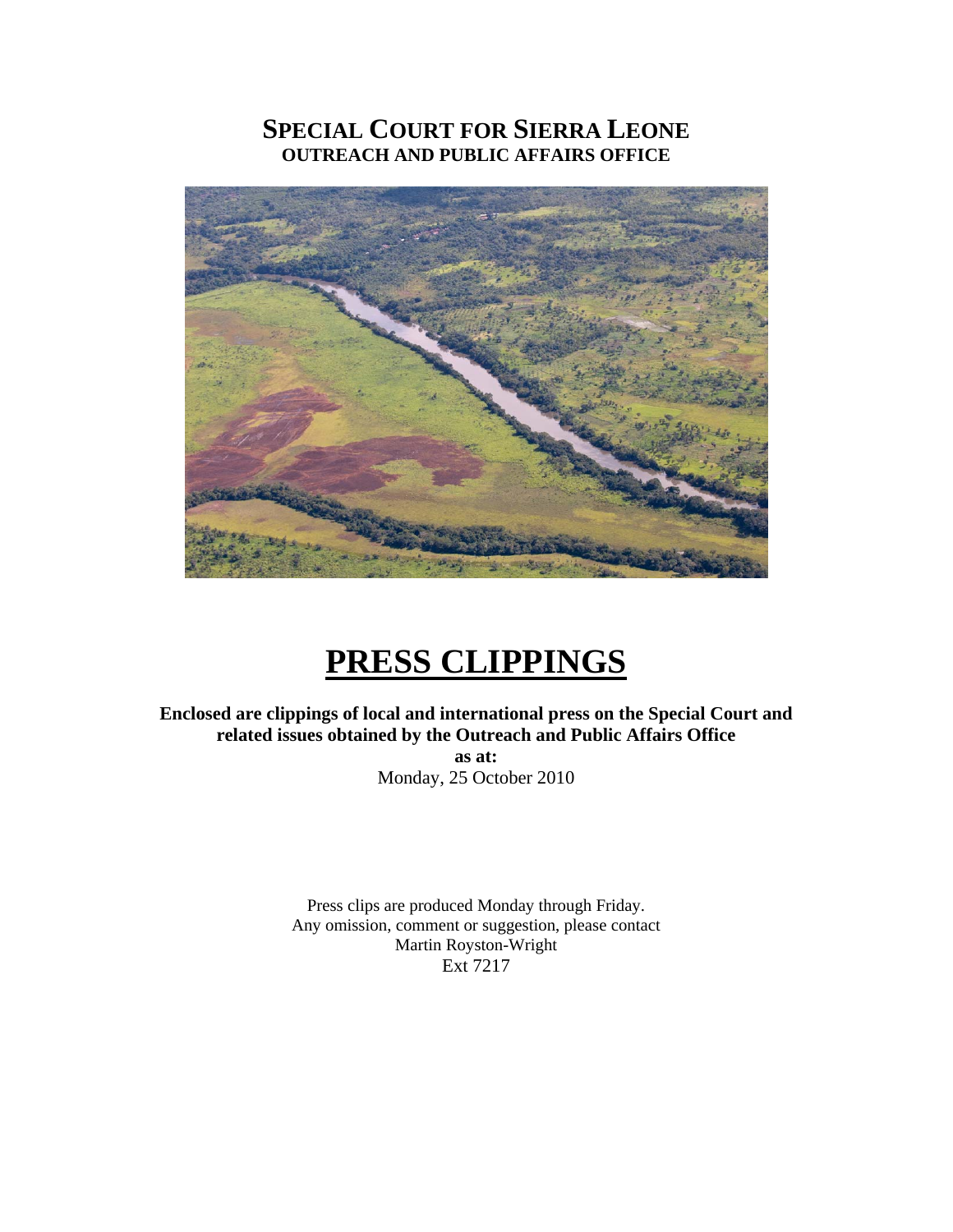| <b>Local News</b>                                                                            |             |
|----------------------------------------------------------------------------------------------|-------------|
| Flaws in Child Rights Act may Delay Enactment/ Awareness Times                               | Page 3      |
| Mile 91 Magistrate Court Resumes Sittings / Cotton Tree News                                 | Page 4      |
| <b>International News</b>                                                                    |             |
| At Status Conference, Defense Say They Will Call One More Witness/ Charlestaylortrial.org    | Pages 5-6   |
| Côte d'Ivoire: Fears Attack From Liberia / New Democrat                                      | Page 7      |
| Appeals Chamber Maintains Conviction of two Genocide Perpetrators / Hirondelle News Agency   | Page 8      |
| Six Genocide Fugitives Arrested Thanks to Cooperation with Interpol / Hirondelle News Agency | Page 9      |
| Rwanda Accuses Former Intelligence Chief of Sabotage in Arrest of Kabuga / Hirondelle News   | Page 10     |
| Kagame Regime Demands Professor Peter Erlinder Return to Kigali to Stand Trial / SFBV        | Pages 11-13 |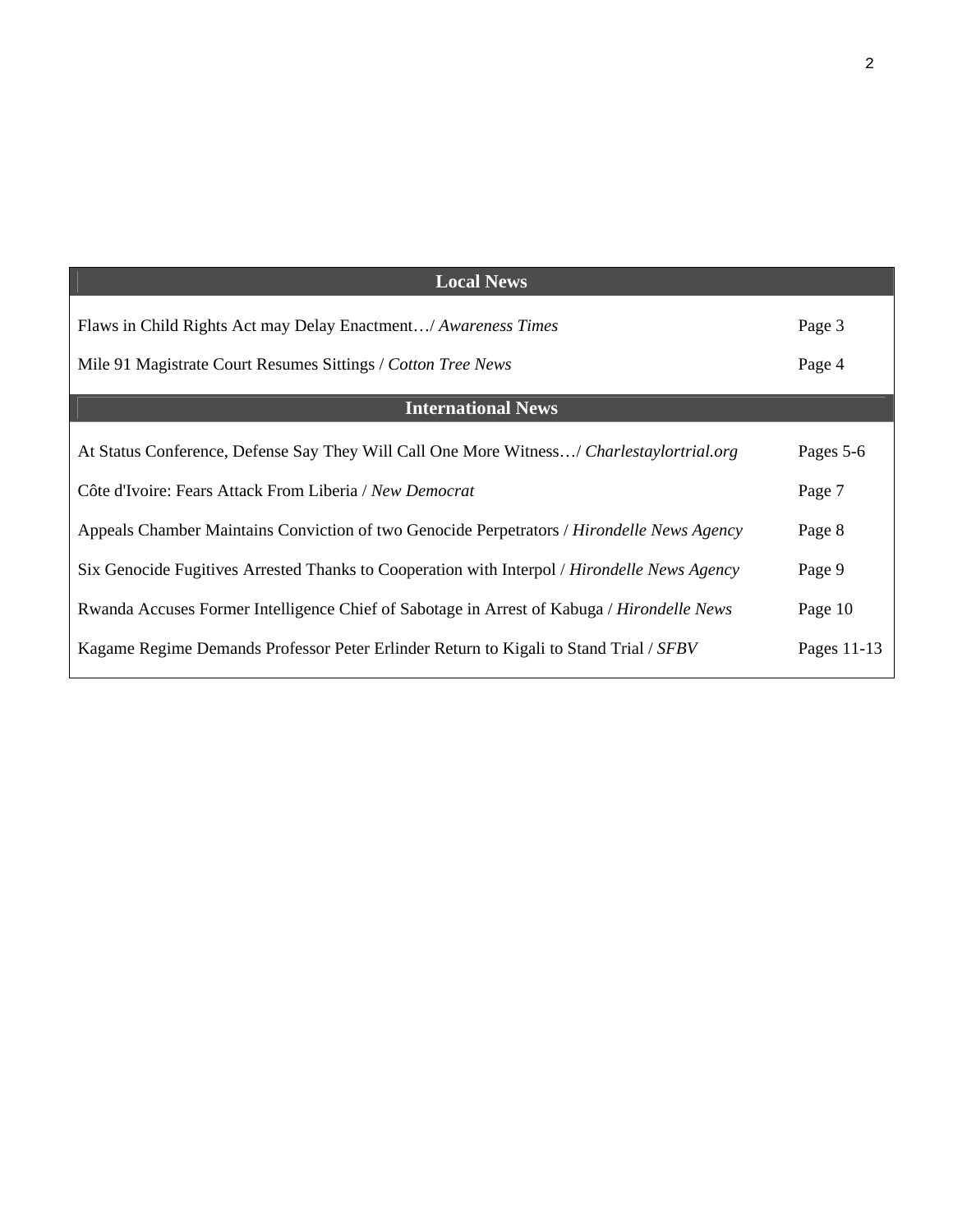# Flaws in Child Rights Act may delay Enactment by P'ment **By Mohamed Kanu**

Child Rights Coalition (CRC-SL), a Non Governmental Organization with focus on child advocacy over the weekend drew the attention of stakeholders to the many inconsistencies in the drafted 2007 Child Rights' Act laid before Parliament for enactment by the Minister of Social Welfare, Gender and Children's Affairs, Dr. Soccoh Kabbia. In drafting the said bill, the ministry is said to have left out several integral aspects and recommendations made by both the international community and local Civil Society Organizations which in the view of the coalition needed to be part of the Act before approval.

In a forum organized by the coalition over the weekend at the Mamba Point, Wilberforce in Freetown, those inconsistencies were brought to the attention of the general public through representatives of stakeholders in attendance, including Members of Parliament, the Civil Society and members of the press.

In his presentation, the CRC representative to the last month's UN

session in Geneva, Mr. M. Kemokai noted that there were several important aspects left out by the ministry during the amendment process at the expense of both international and local recommendations previously made, and that in spite of several concerns raised through official correspondences to the ministry expressing the need for a dialogue forum on the amendment process, the ministry turned blind eyes to them. 'The primary recommendations made to cushion the Act that were left out included the entire review of the Act to align itself with international legal standards, the establishment of a National Children's Commission independent of the National Youth Commission, and the issue of traditional leaders to be decided by locals to avoid political interference among others,' he observed.

Mr. Kemokai said if those recommendations are ignored and Parliament goes ahead to enact the Act, it risks tarnishing the reputation of Sierra Leone globally, an issues he said the minister himself is aware of since he was present at the recent UN

session in Geneva. He therefore. reiterated that in as much as the amendment was timely, it was but expedient that the Ministry partnered with CSOs through vigorous consultations to ensure transparency and sustainability of the Act.

The chairperson of the Parliamentary Oversight Committee on Social Welfare, Hon. Marie Yansanneh also confirmed that indeed some lapses existed on the side of the ministry. She in that regard assured of her committee's willingness to toe the line of the civil society to ensure that Sierra Leone continued to maintain international standards that enliven the plight of children. This assurance was endorsed by other MPs present who promised to give their best in support of the recommendations as stakeholders.

At the end of the forum, it was unanimously agreed that the recommendations left out needed to be incorporated into the Act and that thorough pre-amendment debate was required by parliamentarians before the enactment of the Child Rights Act.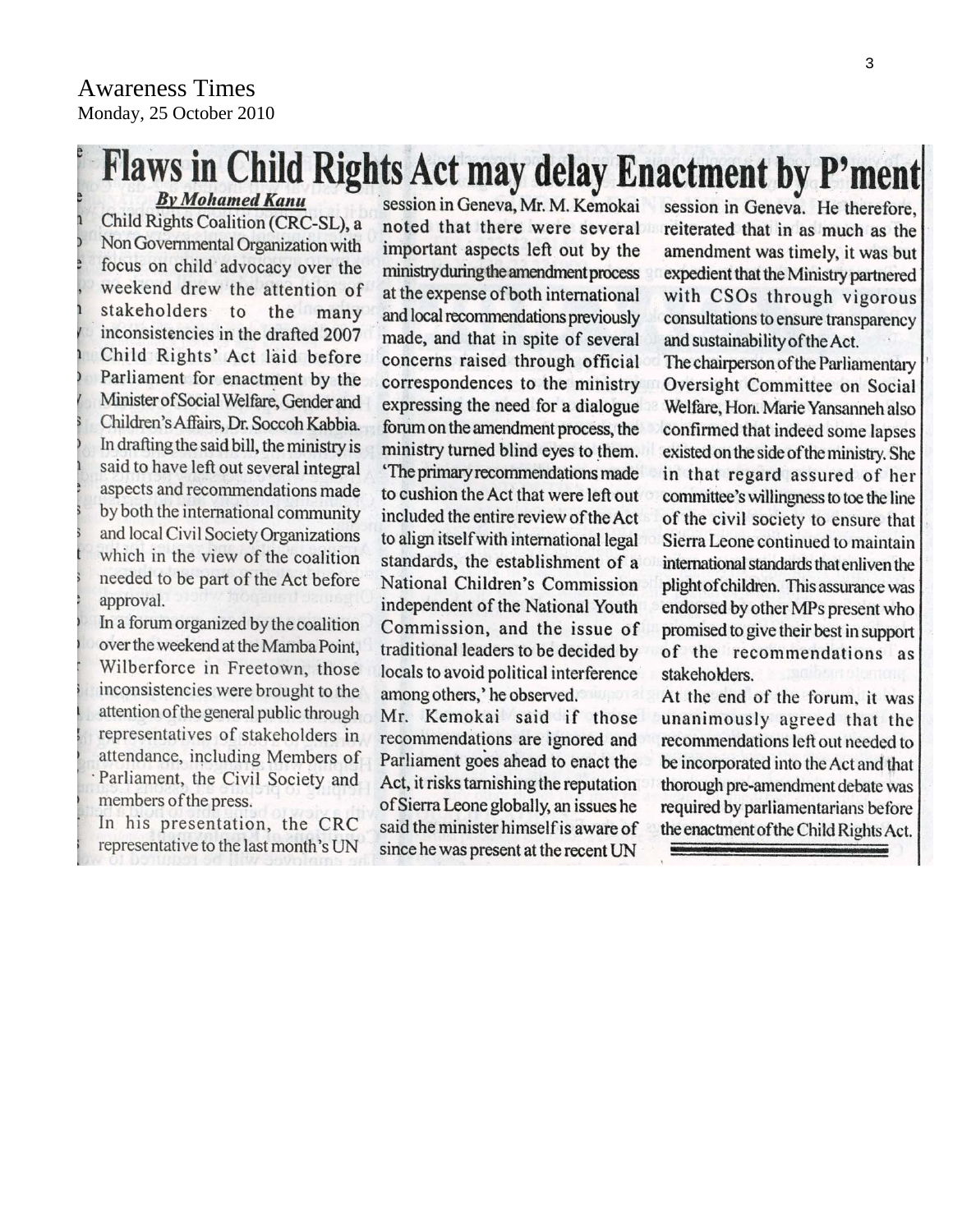## Cotton Tree News Friday, 22 October 2010

#### **Mile 91 Magistrate Court resumes sittings**

Written by Ibrahim Conteh

The Resident Magistrate of the Tonkolili Judicial District Albert Moody has resumed court sittings at the Mile 91 Magistrate Court.

Court sittings at Mile 91 were suspended three weeks ago and all pending court cases were transferred to the Magburaka Magistrate court.

According to Magistrate Moody, the bad road network linking Mile 91 and Magburaka and the lack of detention facilities at Mile 91 for suspects on remand, were some of the reasons that led to the suspension of the court sittings.

He said following some consultative meetings with the police, they had resolved to resume court sittings in the town.

Magistrate Moody, appealed to the Mile 91 Police Division to increase its level of cooperation with the court to ensure the speedy dispensation of justice.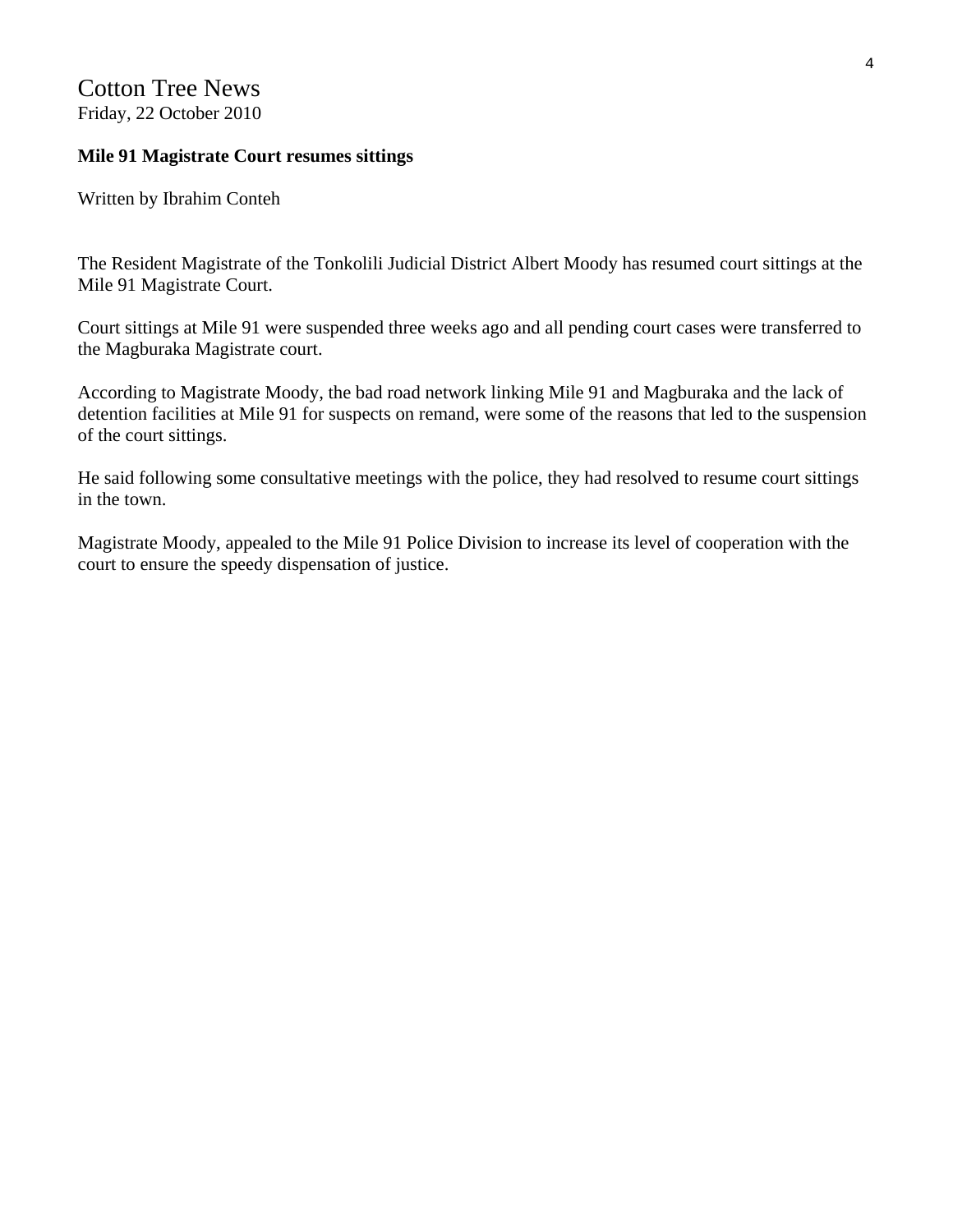#### Charlestaylortrial.org (The Hague) Friday, 22 October 2010

**At Status Conference, Defense Say They Will Call One More Witness, Judges Dismiss the Defense Contempt Motion And Set Time Table to End Charles Taylor's Trial** 

Alpha Sesay

At a Status Conference held today in The Hague, the Special Court for Sierra Leone judges set a time table to end the trial of former Liberian president Charles Taylor.

The judges also dismissed in entirety a defense contempt motion requesting an enquiry into how prosecutors conducted themselves during their investigations. Defense lawyers further indicated that they would call one final witness to testify for Mr. Taylor.

As the Status Conference commenced this morning, the Presiding Judge of the Trial Chamber, Justice Julia Sebutinde, first informed the parties that the Trial Chamber will deliver an oral decision without reasons on the defense motion that contempt investigations be established against prosecutors for their conduct in dealing with witnesses during their investigations. In the motion that was filed by defense lawyers for Mr. Taylor on September 24, 2010, defense lawyers alleged that prosecutors had misconducted themselves during their investigations by bribing, intimidating, and sometimes physically assaulting witnesses to testify against Mr. Taylor.

As she delivered the very short ruling of the Trial Chamber today, Justice Sebutinde said, "The Trial Chamber dismisses this motion in its entirety and will publish its reasons in due cause."

The court then heard from Mr. Taylor's defense lawyers that they will call one more witness to testify for Mr. Taylor. The witness, who is identified by the Pseudonym DCT-102, will commence his testimony on Monday, November 1, 2010. Defense lawyers intend to lead the witness in direct examination for two days, but it is not clear how long prosecutors will take to cross-examine the witness. According to Mr. Taylor's defense counsel Terry Munyard, they do not anticipate that the witness's entire testimony will last for more than one week.

The court heard from both the prosecution and the defense on various issues, including disclosure of materials by the prosecution, a time limit for the closure of the defense case, and the time limit and length of closing briefs. After a brief recess, the judges returned to the court with the following orders.

1. The defense case will formally close immediately after the testimony of DCT-102 or at the latest by November 12, 2010.

2. The the court will observe a judicial recess from December 17, 2010 and will resume on January 10, 2011.

3. The parties will submit their final trial briefs by Friday, January 14, 2011 but either party could do so at an earlier date if they wish to.

4. If they wish to, the parties should file any written responses to each other's final trial briefs by January 31, 2011.

5. The court will hear final oral arguments from the parties for three days starting on February 8, 2011. Prosecutors will first deliver their final oral arguments on February 8, followed by defense oral arguments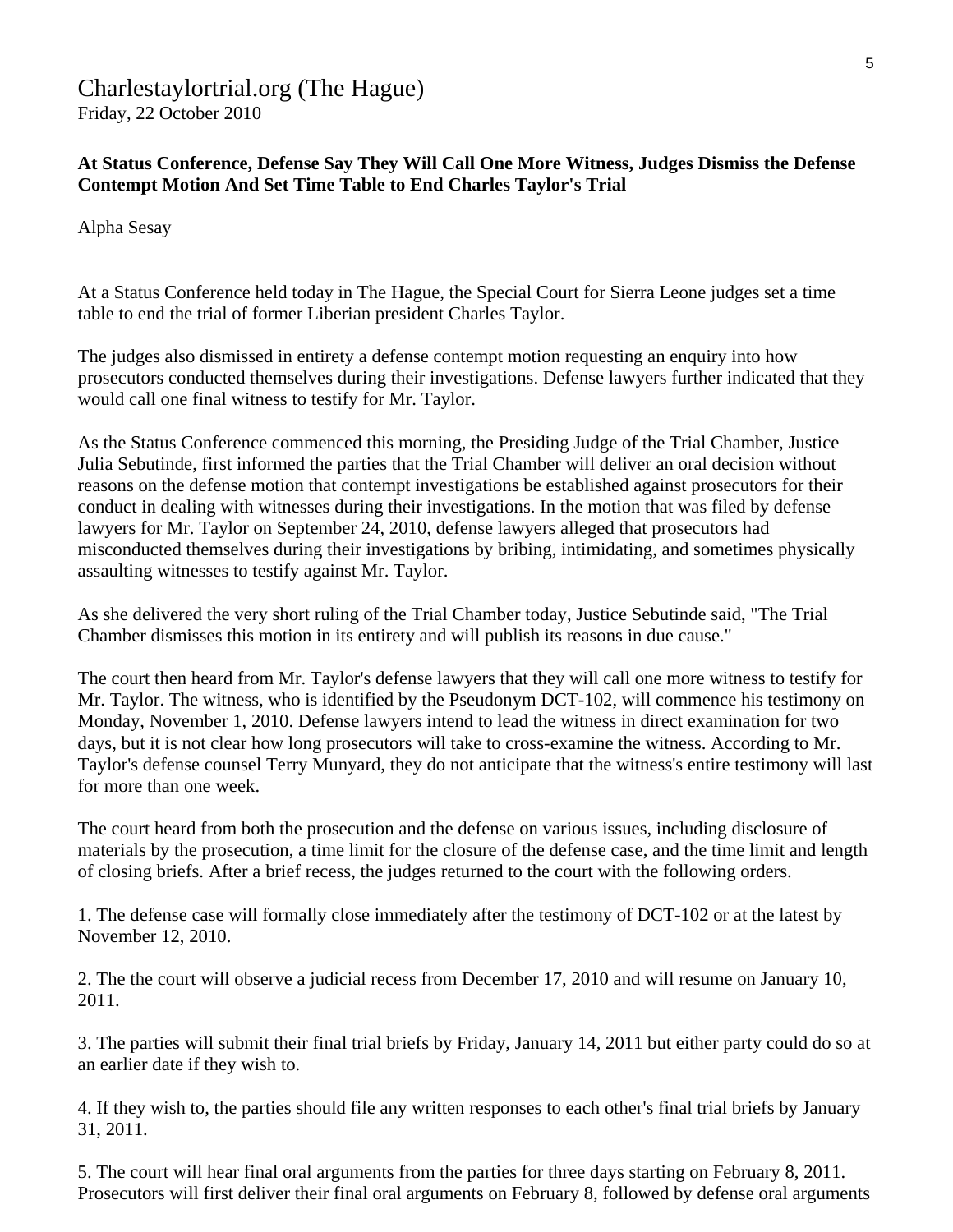on February 9, then the court will observe a one day hiatus on February 10, and the parties will make any rebuttals to each other's oral arguments for two hours each on February 11, 2011.

6. The the length of each party's final trial briefs should not be more than 600 pages while any responses to the trial briefs should not be more than 100 pages from each party.

After the closing arguments, the court will then determine how long it will take before a final judgment is delivered. The court adjourned and will resume on Monday, November 1, 2010 with the commencement of the evidence of DCT-102.

DCT-102 will be Mr. Taylor's 21st and final defense witness.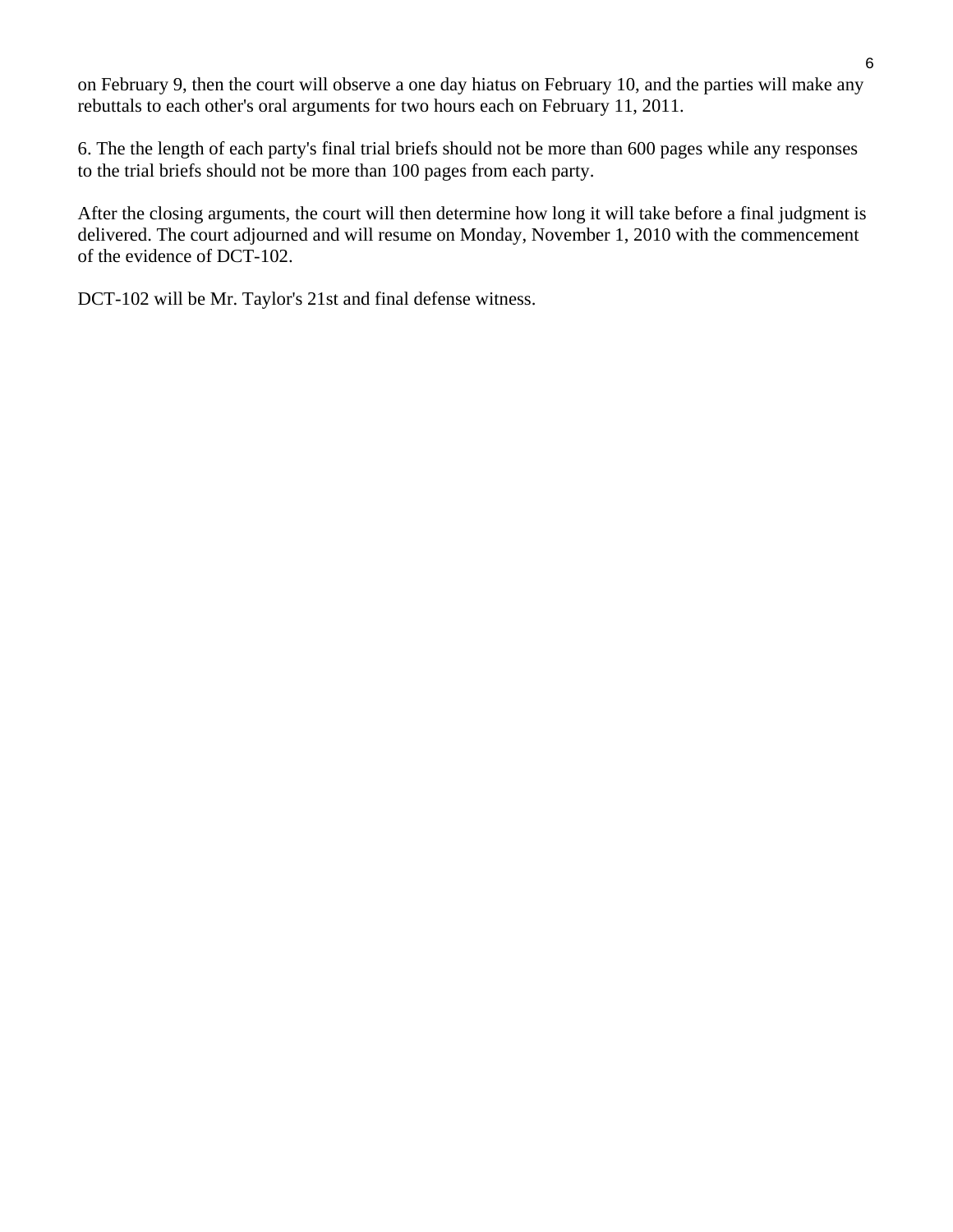# New Democrat (Monrovia)

Thursday, 21 October 2010

#### **Côte d'Ivoire: Fears Attack From Liberia**

Ivorian newspapers are reporting rumours of attack from Liberia as ex-fighters of the Movement for Democracy in Liberia (MODEL), once considered allies of President Laurant Gbabo, demand what they say is their war allowance from his government.

In a related development, a prominent story in Soir Info has reported that a huge number of Liberians, including former MODEL rebels have recently crossed over to Cote d'Ivoire. The article said that the sudden presence of those Liberians in the western region of the country has thrown fears among the populations. Some of the Liberians are reported as saying "we've come to collect our ID and voting card," the paper said.

Another report in L'inter said that militiamen based in western Cote d'Ivoire are threatening to sabotage the political campaign and the October 31 vote. According to the paper, the militiamen are demanding the payment of their war allowances.

In the rebel-held zones, rebel forces also beat, harassed, and sometimes killed journalists. According to Reporters Without Borders (RSF), in January, Liberians fighting alongside the army killed Press Agency Correspondent Kloueu Gonzreu, and the party he was traveling with, for unspecified reasons in the western rebel-held zone near Toulepleu. In February, MJP rebel forces arrested Rene Dessonh, press correspondent for private independent newspaper Soir Info, near Man on suspicion of spying. MJP forces released Dessonh after 3 days detention without explanation.

These developments come as Cote d'Ivoire partitioned for years, prepares for general and presidential elections on 31 October.

Cote d'Ivoire's, Soir Info (an independent daily) in its recent edition reported on instances where a top aide to President Gbagbo was held by militiamen operating in western Cote d'Ivoire over "war allowances." It also hinted that a specter of an attack from MODEL, a former Liberian rebel movement, is hovering over this region, as they were said to be threatening to invade the western region to press the government in Cote d'Ivoire to pay them "war allowances."

The article also said that the Ivorian government is concerned about the delay in the deployment of elements of the Center of Integrated Command (CCI) - the joint government and New Forces unit tasked with manning security during the electoral process; and the lack of means needed by the CCI to operate at a full scale.

The paper said looking into the possible aftermath of the October 31 presidential elections in Cote d'Ivoire, that the West African country is poised for "a historic voting," but was quick to point out that the polls could be full of "risk".

According to the paper, recent political rallies held across the country by various candidates vying for presidency have been marred by incidents, prompting the paper to ring the alarm bell about what it sees as "signs of imminent political deflagration."

While Ivorian and foreign troops are jointly working to ensuring that security prevails during the October 31 presidential elections.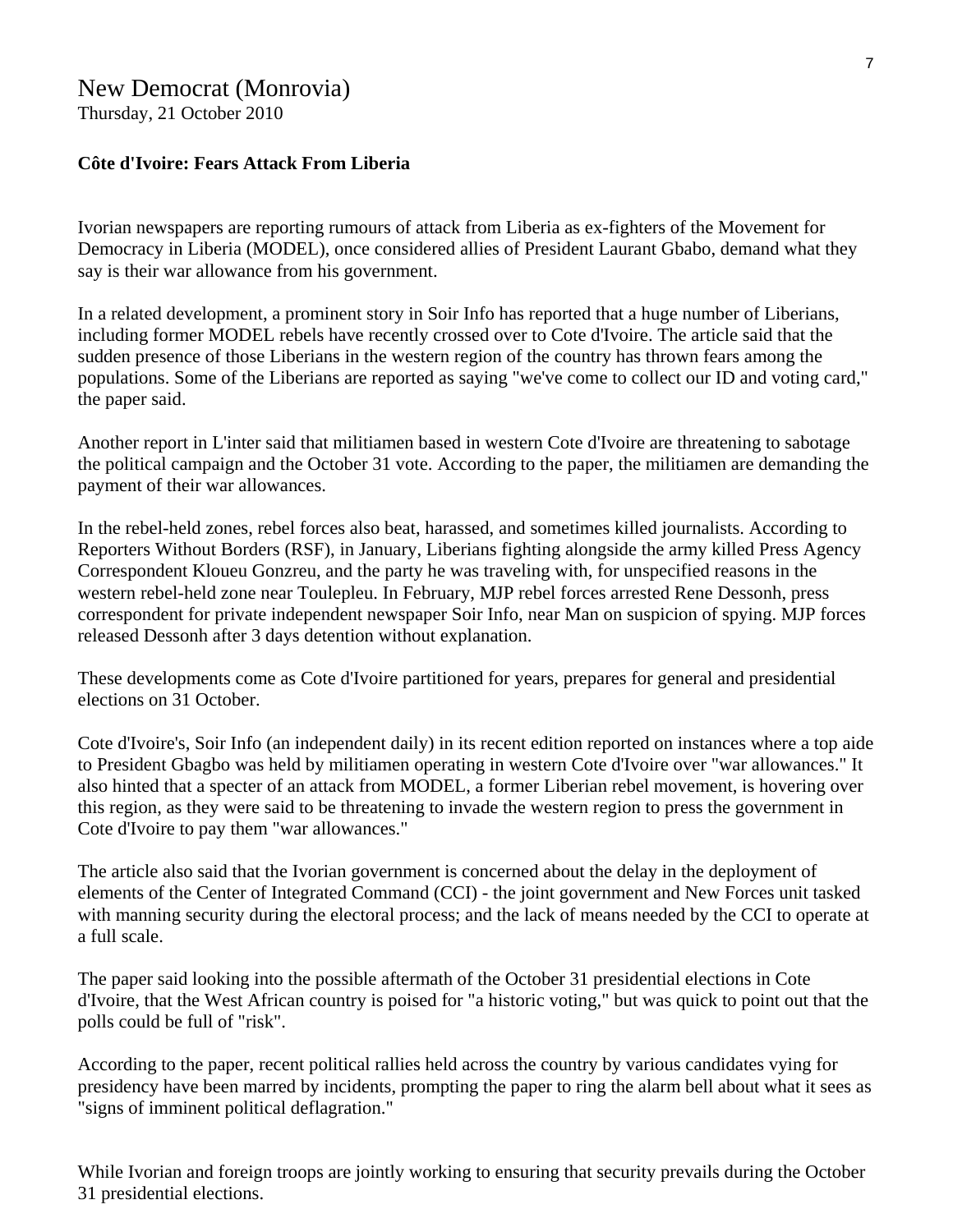#### **ICTR/Weekly Summary - Appeals chamber maintains conviction of two genocide perpetrators**

Delivery of two judgements by Appeals Chamber in cases involving genocide-convicts, Priest Emmanuel Rukundo and former senior Rwandan government official, Callixte Kalimanzira, was the major event which featured this week at the International Criminal Tribunal for Rwanda (ICTR).

Other events include hearing of appeal in the case of former military officer, Lieutenant-Colonel Tharcisse Muvunyi, continuation of trial of former Youth Minister Callixte Nzabonimana, resumption of trial of two top officials of then Rwandan ruling party, MRND, and a visit by Rwandan Prosecutor General Martin Ngonga.

The Appeals Chamber dismissed the appeals by Rukundo and Kalimanzira, who had sought complete acquittal of their conviction and sentences imposed on them by lower chamber. It, however, reduced Rukundo's 25 years imprisonment sentence by two years and the 30-jail-term for Kalimanzira by five years.

It confirmed the conviction of Rukundo, former Military Chaplain, for genocide, murder and extermination in relation to abduction and murder of Tutsis who had sought refuge at Saint Joseph's College and Saint Leon Minor Seminary in Gitarama prefecture, Central Rwanda, after founding him guilty of abetting and aiding the crimes.

Furthermore, it quashed Kalimanzira's conviction for incitement to commit genocide, but upheld his conviction for genocide, confirming that he aided and abetted massacres at Kabuye hill (South Rwanda) where thousands of Tutsis were killed on April 23, 1994.

The Appeals Chamber also conducted hearing of appeal by Muvunyi, with prosecution seeking 25 years of imprisonment against the appellant who was sentenced to 15-year-jail term by lower chamber for direct and public incitement to commit genocide.

However, the defence sought for dismissal of the prosecution's arguments and that Muvunyi's conviction and sentence should be quashed because of inconsistencies of evidence given by the prosecution.

The trial of MRND top officials, Mathieu Ngirumpatse and Edouard Karemera, resumed with the latter ending his boycott of court sessions he staged since August 24. While the MRND case continues next week, the Tribunal adjourned defence hearing of Nzabonimana to February 28, next year.

Meanwhile, Rwandan Prosecutor General Martin Ngoga paid a visit to the Tribunal and told a press conference that his country would summon American lawyer Peter Erlinder, a defence counsel at ICTR, in the coming few weeks to face genocide denial charges.

FK/ER/GF

© Hirondelle News Agency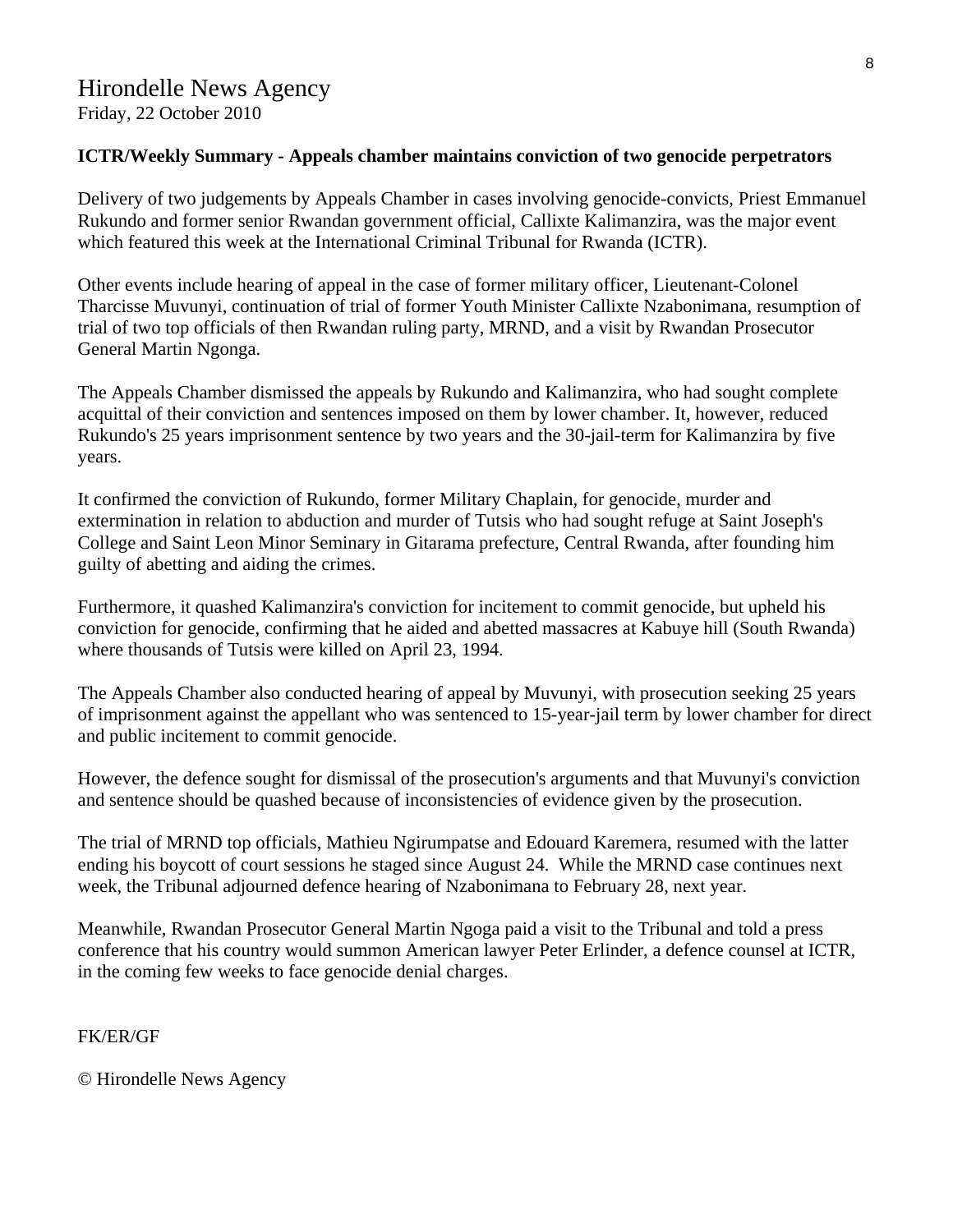#### **ICTR/Interpol - six genocide fugitives arrested thanks to cooperation with Interpol**

Arusha, October 22, 2010 (FH) -The cooperation between the International Criminal Tribunal for Rwanda (ICTR) and Interpol has led since 2007 to the arrest of six genocide fugitives, including two former Rwandan cabinet members.

"In December 2007, Interpol created the Rwandan Genocide Fugitives Project following a resolution at its General Assembly that year. It aims to apprehend the fugitives wanted by ICTR and by the Rwandan Judicial Authorities and to date has led to the arrest of six fugitives wanted by the International Court," a communiqué issued Friday said.

Callixte Nzabonimana, former Youth Minister, was arrested on February 18, 2008 in Tanzania and Augustin Ngirabatware, the then Minister for Planning, was nabbed in Germany on September 17, 2007. Their trials are still going on before the ICTR.

Dominique Ntawukulilyayo, former Deputy Governor was arrested in France on October 17, 2007. He was charged at ICTR and sentenced to 25 years imprisonment for genocide. He is currently waiting the hearing of his appeal before the Appeals Chamber.

Captain Idelphonse Nizeyimana and Pastor Jean-Bosco Uwinkindi were arrested in Uganda on October 5, 2009 and June 30, 2010, respectively. They are awaiting the beginning of their trials. The list also includes former mayor Grégoire Ndahimana, who was apprehended on August 10, 2009 in the Democratic Republic of Congo (DRC).

Interpol has also issued red notices for the arrest of the remaining ten fugitives, among of whom, the most wanted Félicien Kabuga, who is alleged to have financed the 1994 killings. So far, ICTR has managed to arrest 81 genocide suspects, most of whom have been tried. A red notice seeks the arrest of wanted persons with a view to extradition, Interpol website reads.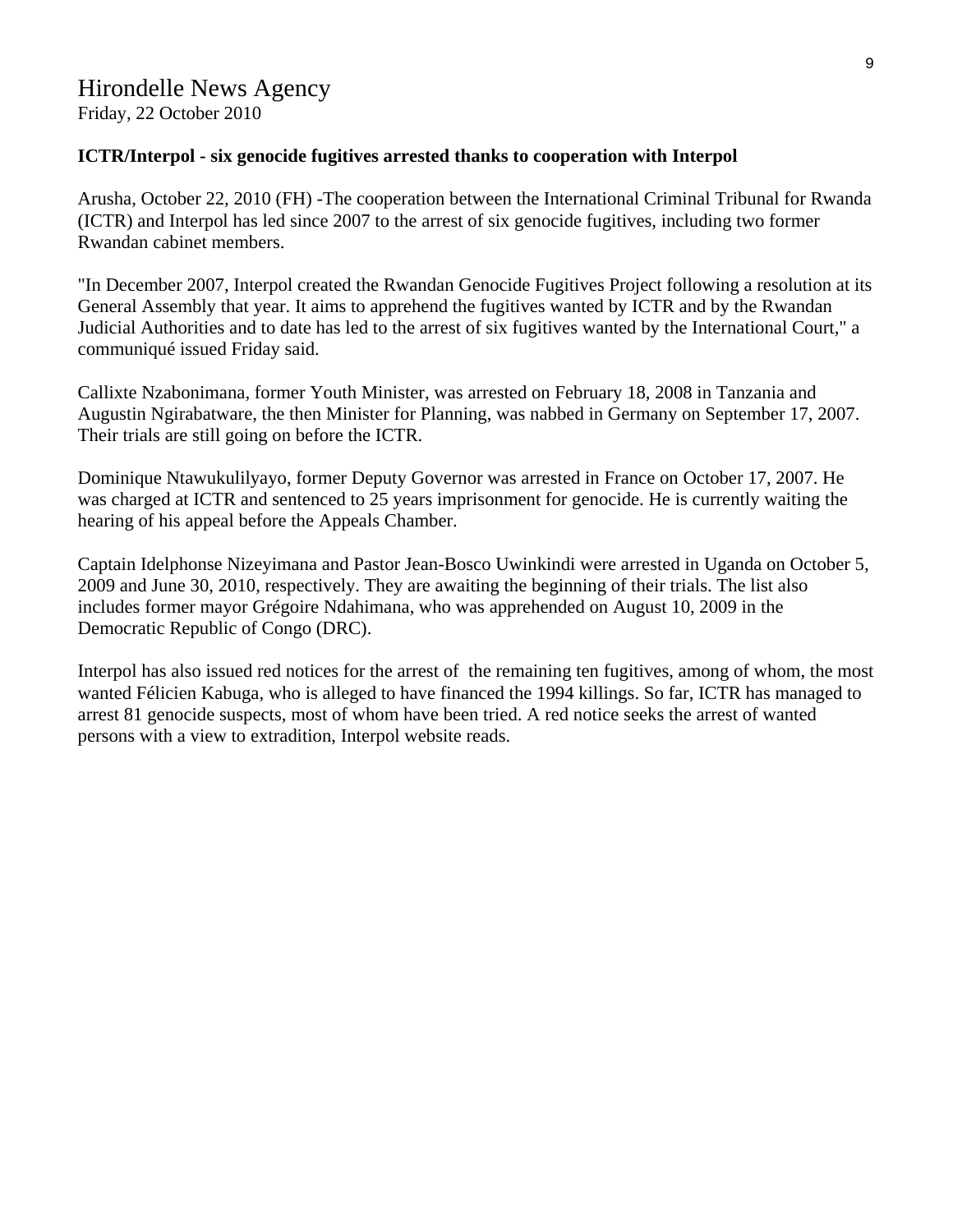Friday, 22 October 2010

### **Rwanda accuses former intelligence chief of sabotage in arrest of Kabuga**

Arusha, October 22, 2010 (FH) -Rwandan army has accused former intelligence chief, Patrick Karegeya, now exiled in South Africa, of sabotaging the government and international efforts to locate and arrest the most wanted Rwandan genocide fugitive, Félicien Kabuga, who is alleged to have financed the 1994 killings.

"At one time when the security agencies were closing in on Kabuga in Kenya, it was Karegeya who tipped him off to escape in return for large sums of money," Brigadier General Richard Rutatina, the defence and security advisor to the president and Lieutenant- Colonel Jill Rutaremara, the defence and military spokesman, claimed.

"It is strongly believed that the connection with Kabuga was through his daughter, a girlfriend to Karegeya," the duo further said in an article published on the website www.mykagame.com. In their "response to allegations by four renegades", the two high ranking military officers also attack former chief of Army staff, General Faustin Kayumba Nyamwasa, former Kagame chief of staff Theogene Rudasingwa and Gerald Gahima former Prosecutor general.

In a document published in September, the four men, currently living in exile, called for Kagame's regime ouster, claiming it is "repressive" and dictatorial.

Rutaremara and Rutatina say that General Nyamwasa was characterized, when Chief of Staff, "by favoritism, irresponsibility and lack of accountability" in his leadership.

They describe Rudasingwa as "a renowned conman", citing several examples in their response, and state that Gahima is "currently wanted by Australian government to answer fraud charges".

FK-ER/GF

© Hirondelle News Agency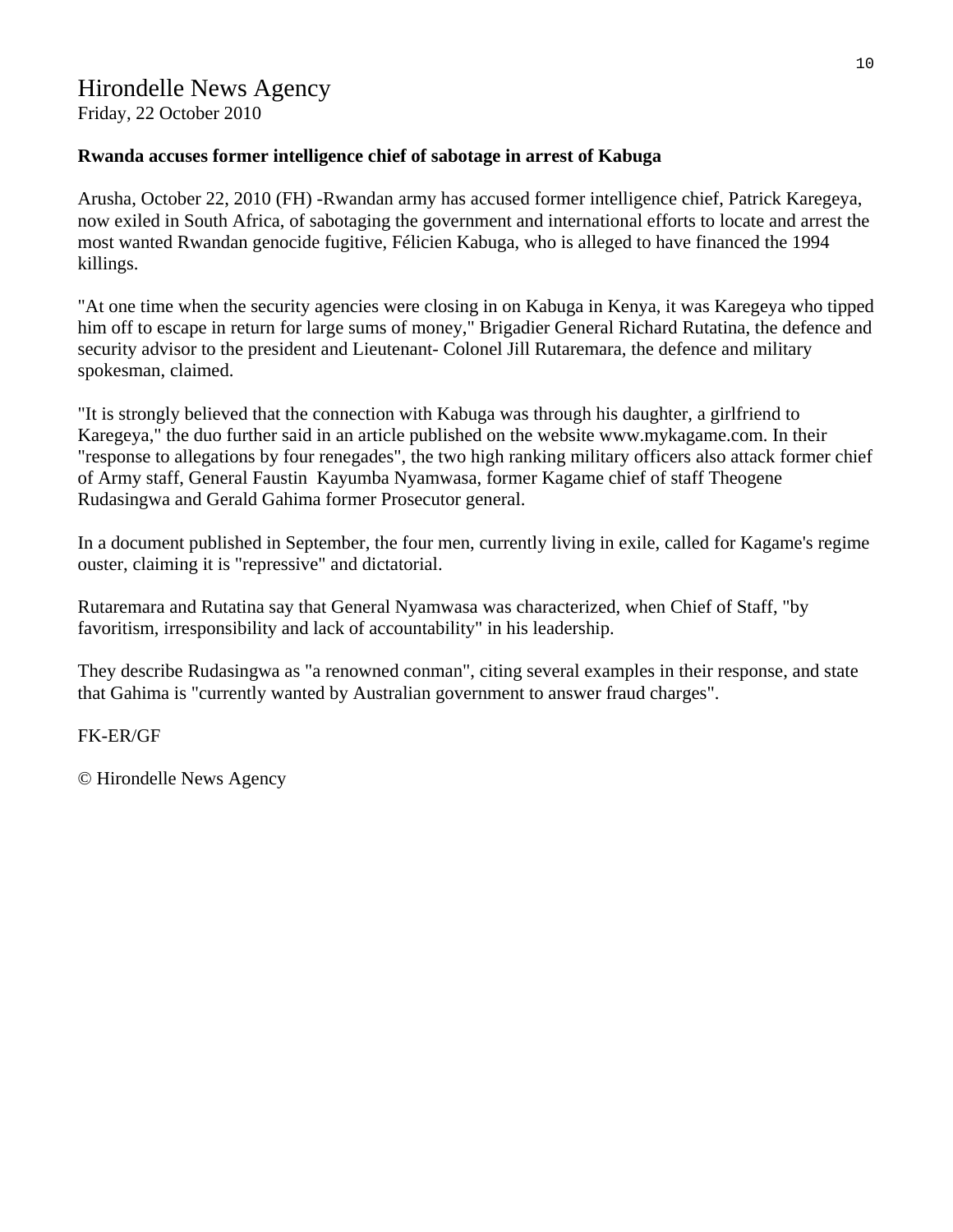San Francisco Bay View Sunday, 24 October 2010 http://sfbayview.com

#### **[Kagame regime demands Professor Peter Erlinder retun to Kigali to stand trial](http://sfbayview.com/2010/kagame-regime-demands-professor-peter-erlinder-retun-to-kigali-to-stand-trial/)**

Introduction by Ann Garrison



*This Hutu refugee survived a massacre in Congo by Rwandan President Kagame's RPF forces. A U.N. report officially released Oct. 1 labels the RPF massacres genocide, war crimes and crimes against humanity. – Photo source: African Survivors International.jpg* 

The Kagame regime continues on the offensive in the wake of the "U.N. Mapping Report on Human Rights Abuse in the Democratic Republic of Congo, 1993-2003," released on Oct. 1, which documents the Rwandan army's war crimes, crimes against humanity and genocidal massacres of civilian Rwandan Hutu refugees and Congolese Hutus in Congo. Kagame denied the accusations, most of all the accusations of genocide, and then responded by arresting Victoire Ingabire Umuhoza, leader of Rwanda's FDU-Inkingi Coalition of parties and the second of three opposition presidential candidates to be jailed since attempting to contest this year's presidential election against Kagame.

Bernard Ntaganda, founder of Rwanda's Parti Social-Imberakuri, has been in jail since his arrest on June 24, as he tried to leave his home to protest exclusion from the election, and he is now reported to be in critical condition in a Kigali hospital. Ntaganda and Ingabire's lawyers, family and friends report that they are being tortured and held in inhumane conditions.

Rwandan exile Umuvugizi newspaper editor Jean Bosco Gasasiras, whose deputy editor, Jean Leonard Rugambage, was gunned down on the streets of Kigali during the run-up to the Aug. 9 presidential polls,



has [reported a leaked account of the plot to arrest](http://africannewsanalysis.blogspot.com/2010/10/leaked-rwandan-secret-services-alleged.html)  [Ingabire, fabricate charges and even slow poison her.](http://africannewsanalysis.blogspot.com/2010/10/leaked-rwandan-secret-services-alleged.html) Exiled [Umuseso Editor Didas Gasana](http://www.blogger.com/) says that Ingabire's arrest is haunting him day and night and that he also fears "slow poisoning."

*In May, Victoire Ingabire Umuhoza went to court in Kigali, Rwanda, in support of her American lawyer Peter Erlinder, who was arrested within a week of traveling there to defend her. The Kagame regime has now arrested her, again, and demanded that Professor Erlinder return to Kigali to stand trial in the wake of*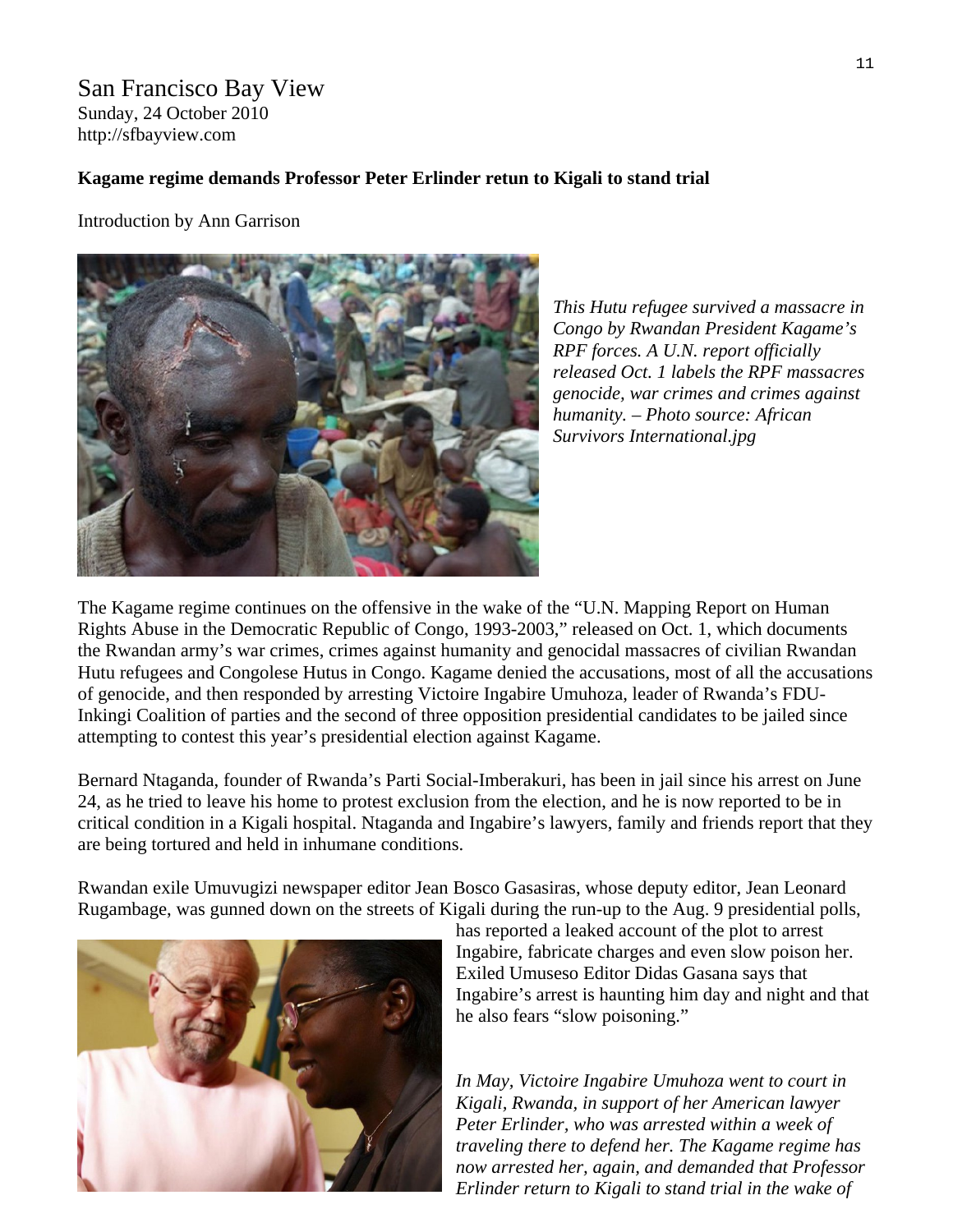Rwandan Chief Prosecutor Martin Ngoga charges Ingabire once again, as in March, with genocide denial and conspiracy to commit terrorism and, on Oct. 21, Ngoga announced that he wants American law professor and international criminal defense attorney Peter Erlinder back in court to stand trial for genocide denial as well.

Erlinder traveled to Kigali to defend Ingabire in May but was arrested within a week himself, then released on medical grounds, but only after an international outcry, including that of the National Lawyers Guild and bar associations all over the world, at the end of which Secretary of State Hillary Clinton delivered his medical records to authorities in Kigali with a plea for his release.

After the release of the U.N. report on atrocities committed in Congo by the U.S.-backed regimes of Rwanda, Uganda and Burundi, Erlinder said that no one should expect justice in response in international courts, because "the U.S. controls the International Criminal Tribunal on Rwanda (ICTR), the U.S. controls the International Criminal Court (ICC) and the U.S. controls the U.N. Security Council, which establishes and controls the international criminal tribunals."

#### **Professor Peter Erlinder's statement in response to the news that Rwanda's prosecutor demands his return**

After having arrested would-be presidential candidate Victoire Ingabire six days ago, Rwandan Chief Prosecutor Martin Ngoga announced that he intends to prosecute her former attorney, U.S. law professor and U.N. Rwanda Tribunal lead defense counsel, Peter Erlinder, for "genocide denial" based on *[articles](http://www.washingtonpost.com/wp-dyn/content/article/2010/10/22/AR2010102205211.html)* written in the U.S. and published on the internet.

#### **By Professor Peter Erlinder, Director, International Humanitarian Law Institute**



*Rwandan Chief Prosecutor Martin Ngoga charged opposition leader Victoire Ingabire once again, as in March, with genocide denial and conspiracy to commit terrorism and, on Oct. 21, Ngoga announced that he wants Professor Peter Erlinder back in court to stand trial for genocide denial as well. – Photo: AFP* 

*St. Paul, Oct. 21* – Following my release for medical reasons, the well-publicized myth that the Kagame dictatorship had changed, that misled both me and my former client, Madame Ingabire, has been exposed.

After my release, the banning of all serious political opposition, the beheading of the vice-president of the

Green Party, Madame Ingabire's arrest, the assassination of journalists, the attempted assassination of Mr. Kagame's former chief of staff who defected to South Africa, the assassination of another ICTR defense counsel and Kagame's "election" with 93 percent of the vote caused the Obama White House to question the state of democracy in Rwanda on Aug. 13: